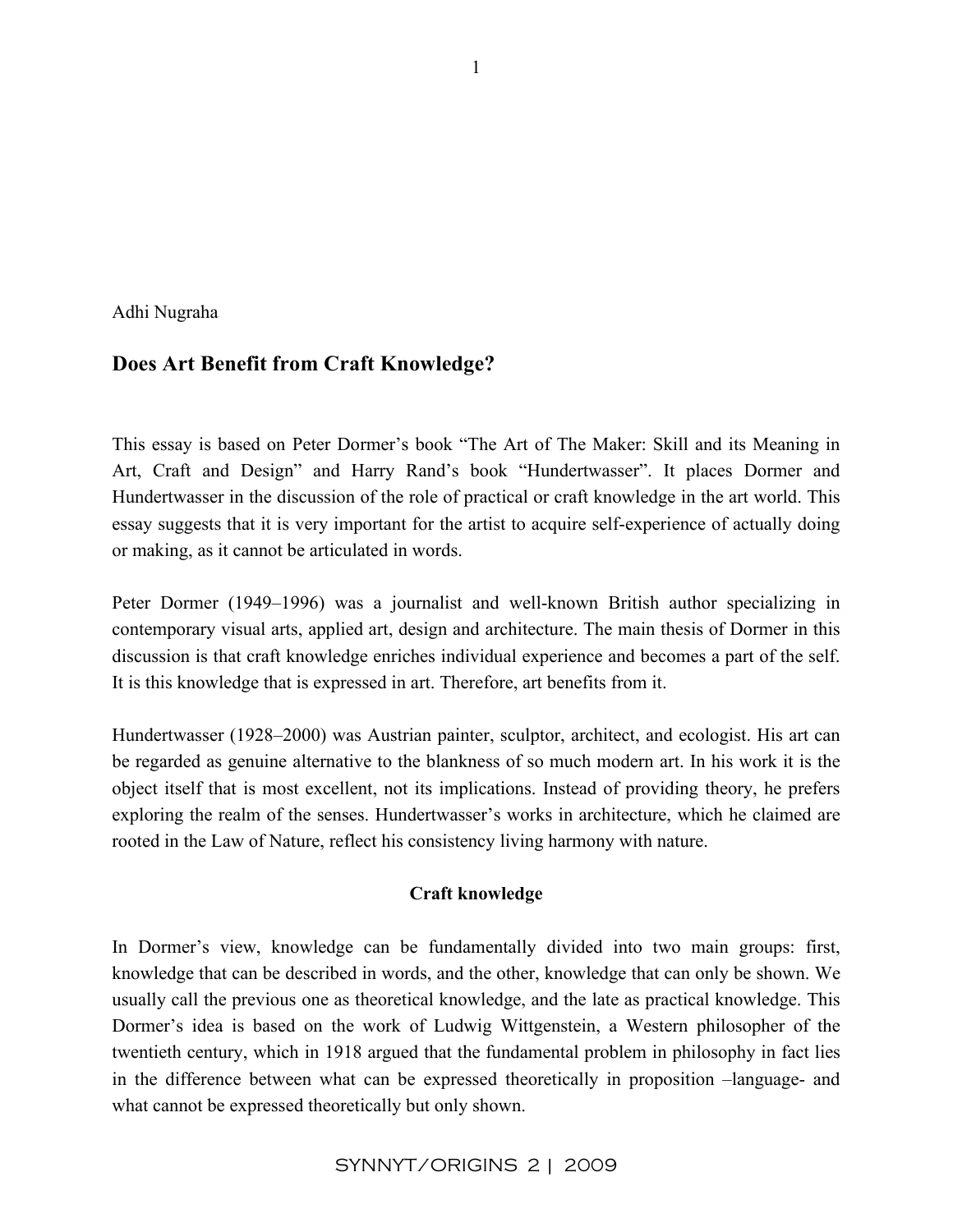The first one, theoretical knowledge, uses language for analyzing our inquiries in the world and then reflecting what invention or discovery we possibly achieve. Definitely, in language we get a power to build a conceptual thought.

The second one, practical knowledge, such as craft knowledge, puts 'making' or 'doing' as its central activity. It is all about work related to tacit knowledge and connoisseurship; knowledge that cannot be described very easily in language but often can be demonstrated through example and comparison. It is harder learnt through books, than face-to-face with a skilled practitioner and teacher. Tacit knowledge can be achieved mostly through experience of doing a variety of work, as Dormer illustrates:

"The particular 'touch' of a violinist, pianist, draughtsmaster, surgeon, nurse or vet cannot be described, but it can be demonstrated and, to a degree, be imitated or even learned wholly by someone else." (Dormer 1994, 14)

Essentially similar to tacit knowledge, connoisseurship is such a knowledge that can be achieved through experience of senses. Certainly, connoisseurship is exceptionally valuable, since it is broadly useful, for instance, of tasting foods and wine, of art attribution, and diagnosing problems as well.

Dormer describes that in our everyday life, it is quite obvious that the concept alone is not enough; in order to get thing done, we need also to make a practical and physical effort. Writing, talking, or reflecting about the action are not the same things as the action itself, nor do they provide much insight into how it feels to act, and to know for one self how to act. Accordingly, the knowledge required to make something work is not the same as understanding the principle behind it. For example, the Laws of Thermodynamics theoretical knowledge, as Dormer argues, cannot tell you how to build a single engine. To build an engine, besides entails theoretical knowledge, it requires also the practical knowledge of the engineer and the machinist, which is complex; much of it resists explanation in mathematical or logical languages, or in words, in general.

Because it happens in every individual, in one self in a sense of singularity, practical or craft knowledge is sometimes called as a 'local' knowledge, as distinct from general knowledge. Let take example in visual arts. General knowledge is an information that provides us a basic theory of color that tells, for example, when mixing blue and yellow, we will get green color, and similarly, by mixing black and white to get gray color. Thus, local knowledge is our own talent to arrange all those colors on the canvas as a painting, as a 'piece of art'. Such local knowledge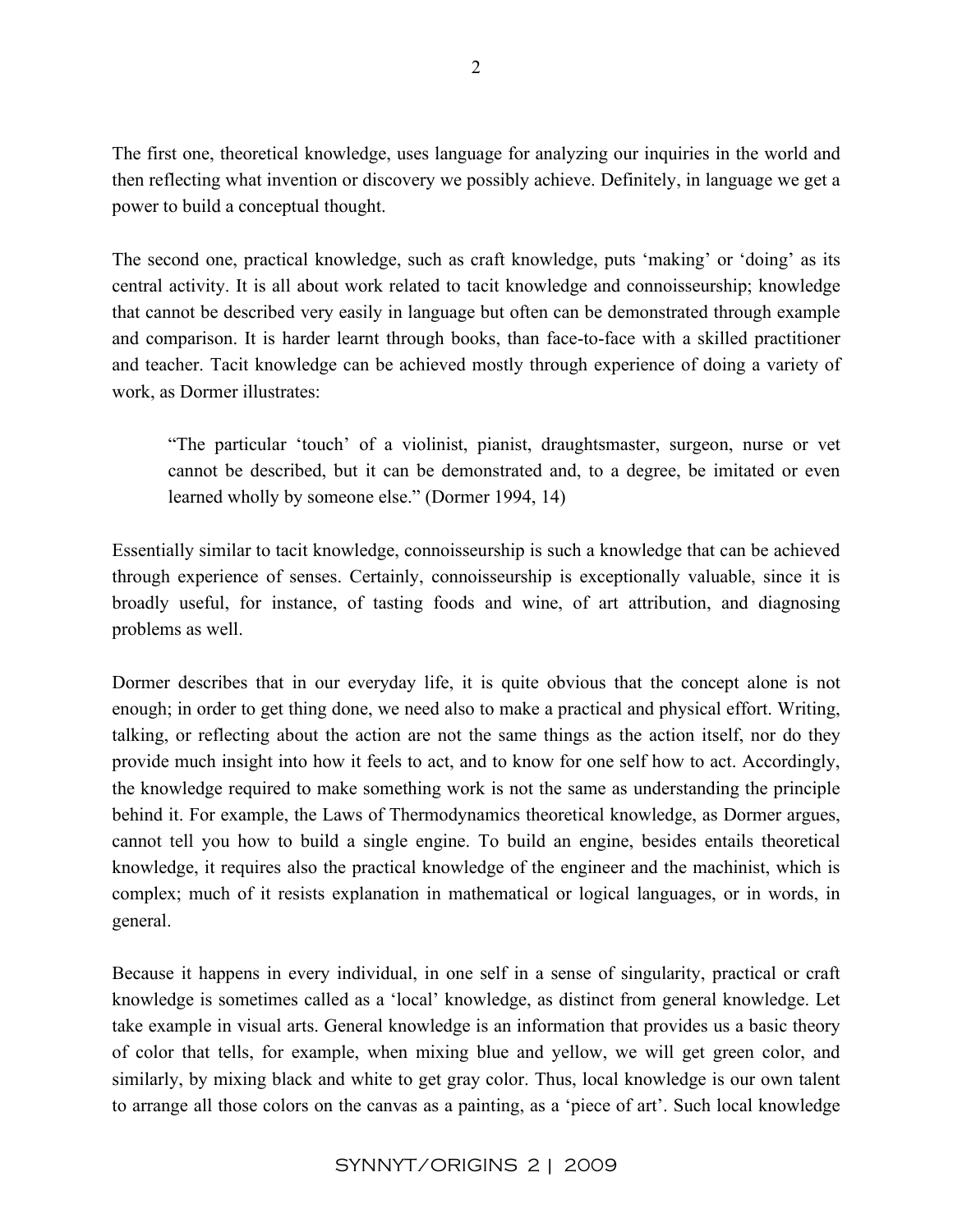is only achieved as one self's experience, in a single person: it particularly happens only in somebody –him self, in his existence; so it cannot be universal.

The ability to rely on knowledge of color, tone, devices illusion, and also to know how material will behave, is a key for bringing about the artist's goal. The more craft knowledge the artist has the more she or he can tackle pictorial problems that appear as s/he moves towards her/his goal. For Dormer, craft knowledge not only enables us to achieve our goal, it also enables us to imagine what our goal might look like. It helps us visualizing the goal in the first place and exploring the subject with full confidence in searching the right solution (Dormer 1994, 19-20).

Being singular, you are completely as you. Being an artist, the more singular you are, the more particular/distinct your work is achieved. Hundertwasser expresses how importance singularity, as an asset of creativity of every individual. Every singular person is particularly unique. People are very different from one another, as they are already different at birth. For him, every one can and must creative, and that is a law of nature: what matter is what you are and what you make your self.

In extreme, Hundertwasser believes that even every human's 'name' reflects much of the self. Therefore, like a king who crowns him self, everyone should name him/her self, as Hundertwasser did also for him self: his current name *Friedensreich Regentag Dunkelbunt Hundertwasser* (means Rich in peace, Rainy day, Dark-colorful, Hundred waters) is not his original name; it was renewed from his given name Friedrich Stowasser. For him, as long as someone keeps the name that is given, he or she is not able to be him/her self, thus will never be an independent personality. "Your name is your label" and it is very specific, corresponds to you, and expresses your self, your identity.

### **Peter Dormer: the decline of craft skills in Contemporary Arts**

Today it is hard to find a specialist who holds large skills that can be broadly implemented in visual arts. Many contemporary artists move from one discipline to another but without gaining much of knowledge and skill that once distinguished such disciplines. The tendency is, most artists today produce more fast-instant results, as fast as the rapid change in society.

So, the role of craft knowledge has decreased in plastic arts, as Dormer believes, because it seems to have no fundamental value. What Dormer means with plastic arts is painting, sculpture, and studio craft whose content is substantially dependent on practical skill, and whose intention is discovered through the process of making the object (Dormer 1994, 7).

# SYNNYT/ORIGINS 2 | 2009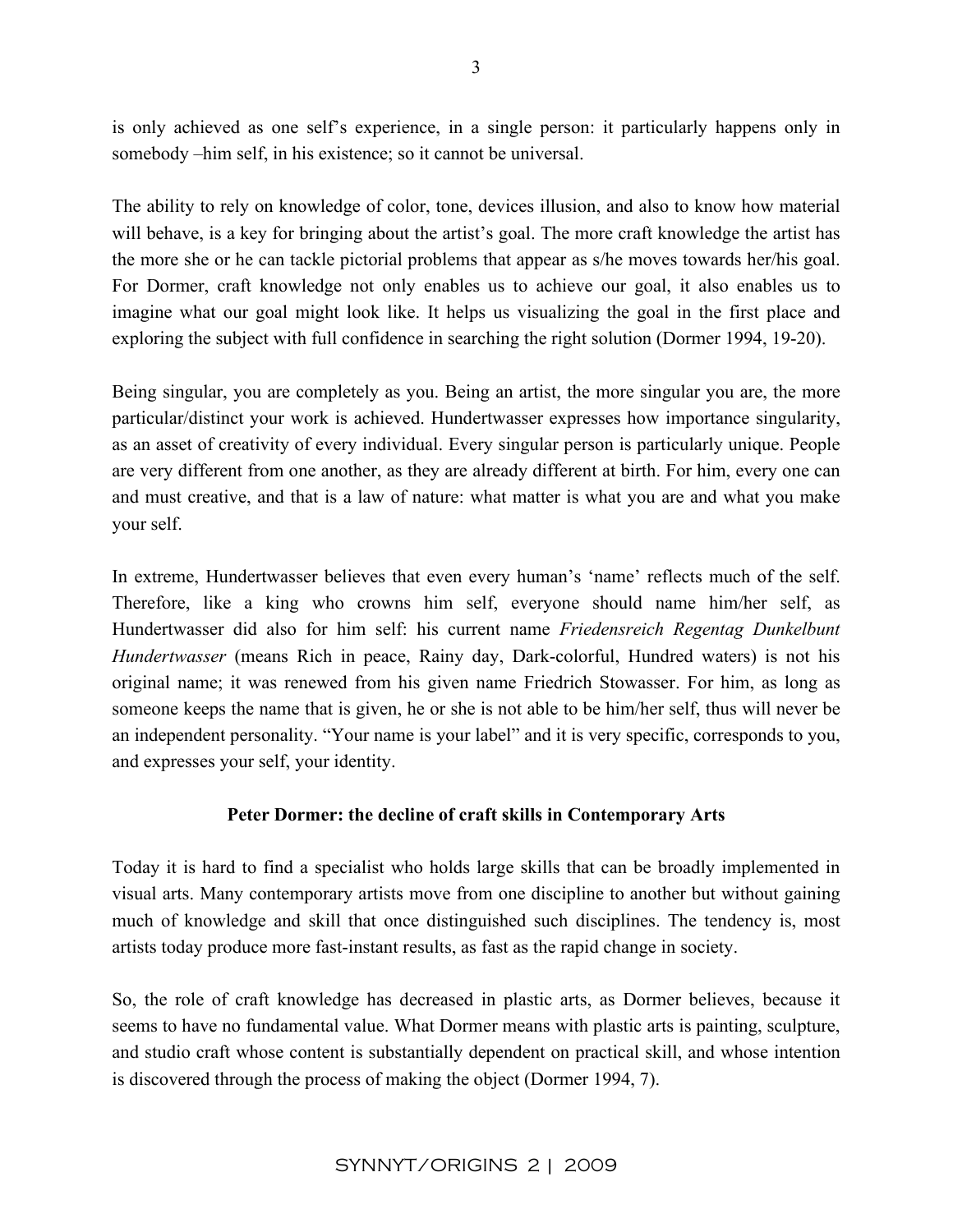To deal with that issue, Dormer takes figure Henry Matisse to be worthy considered. During his career Matisse has studied various field of arts taught by different artists, which later he appeared to have discovered impressionism. He has also acquired various skills, such as etching, dry point, lithography, and book illustration. Considering his background of those various activities, the painting and sculpture works of Matisse reflect the result of craft knowledge: the harmonious interconnection of the thinking and making.

Dormer sees that the art student of today –without the wide competence in craft knowledge as Matisse had as a student- tends to avoid all the work that shapes Matisse's last works, but simply studying the art of creating semi-abstract paper cut-outs. Thus, by constructing that small base, the student tries to develop her/his own art. This is then the problem. Dormer argues that to get closely to Matisse's achievement requires practical knowledge, which is achieved not only by looking at Matisse's work, but the student must 'do' as well as. In other words, just to imitate late Matisse does not mean to grasp Matisse knowledge.

The lesson is: to learn and to become expert in craft or any other discipline, one need to go 'native', meaning that it is only learned by actually doing the activity. One cannot understand it or know it until one can do it. Here, self-experience plays undoubtedly a big role.

Dormer also notes that craft or tacit knowledge in the plastic arts has significantly declined due to the misconception that craft or tacit knowledge can be learnt easily enough if needed, as if craft knowledge can be taken down from a supermarket shelf. Therefore preservation and development efforts for teaching craft knowledge receive only little attention. Moreover, the development of reductionist abstract art, installation, performance and other non-traditional and non-craft based media, seems to contribute to the problem. Craft knowledge has become marginal in the shadows of Minimalist, Conceptualism, and Abstract Expressionism, whose work reduces the static and 'too-slow' traditional art forms, that do not suite anymore with artist's living atmosphere. The expansion of fine arts into performance, installation and video art is understandable as reactions to the nature of consumer, media oriented society.

Since television and video can show complete mini-dramas in less than a minute, such 'quick' forms of art are suitable strategies for artists to express a political, cultural, moral, or skeptical comment to contemporary culture and society. The advantage of installation, video and performance for contemporary artists, which mostly have little handicraft training, is that those works can be made without specialist knowledge. For example, video camera, as Dormer expresses, is designed as an idiot-proof, 'point and shoot' tool for the mass consumer market.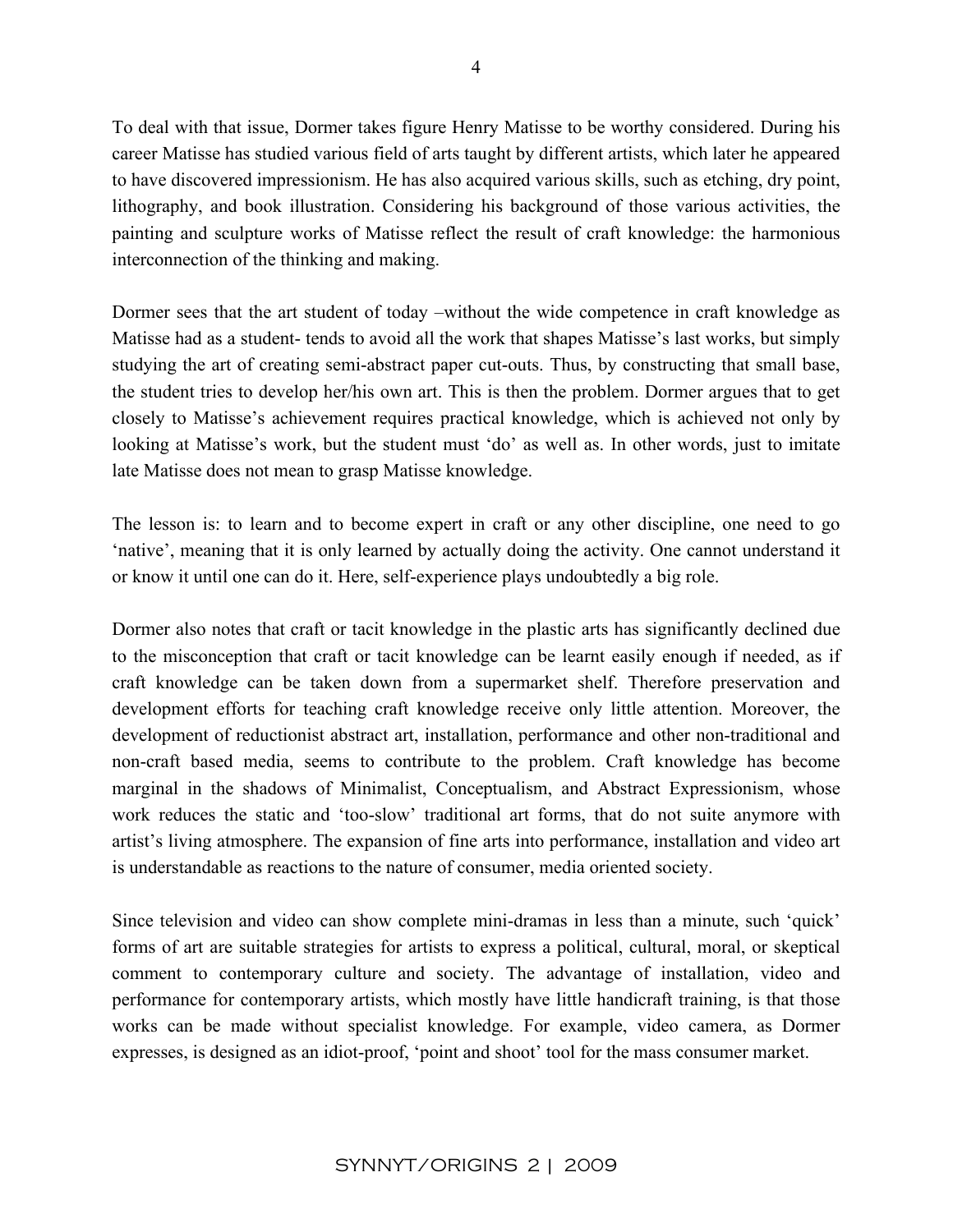So, the plastic arts have escaped from handicraft because craft knowledge is difficult to learn. It also takes too much time to gain for contemporary student or artist who willing to establish a personal style quickly in countering a rapid change art world. This demand of having thing done quickly brings a consequence. Artists often experience two conflicting emotions and demands. In one side they search for originality, and in the other side they have to create 'meaningful' art, in other words, the style should be 'meaningful to the art world'.

## **Hundertwasser: style and process of producing art**

Contrary to the contemporary mainstream, Hundertwasser does not see that having recognized style is the most important for an artist. For him, a style does not mean anything, as it is only an empty tool to express your self. Therefore a true artist has no style. The main aim of the artist is to develop his/her own unique individual creativity, rather than trying to fit into any existing 'general' style. So the work will be named later on.

Concerning to the process of producing art, he has suggested the importance of avoiding readymade-instant things. He made most material him self for his paintings. For him, materials play an important role in the choice of media. With ready-made materials we cannot work well because it is like a dead material. It loses creativity since it is manufactured by somebody else or by machine.

Hundertwasser believes when he makes the materials him self, he is there from the start. For this argument he gives a metaphor: "You cannot adopt a child when it is twenty-five years old. You can adopt a child when it is three years old, or when it is a baby" By doing this we can step into the creative process any time. This process, whether it is preparing or manufacturing materials, is very important for the artist, because it is the starting point. Following is part of his comment on ready-made behavior in art:

"Many things are wrong in modern art because it is ready-made. The conceptions are ready-made because the artist copies from what is modern and what is "in" today and what is fashionable today. I try to step back as far as possible and put my self into the process as early as possible". (Rand 1991, 92)

Many artists tend to avoid too much work of acquiring practical-local knowledge, because such process is likely too slow -so it is not suite anymore with the contemporary life style. Nowadays, rapid growing of science of technology has increased the speed of human lives. We produce and consume more goods in a more high acceleration. We demand more immediate new results, as well as dispose the out-of-dated more quickly. As the speed of change from the out-dated to the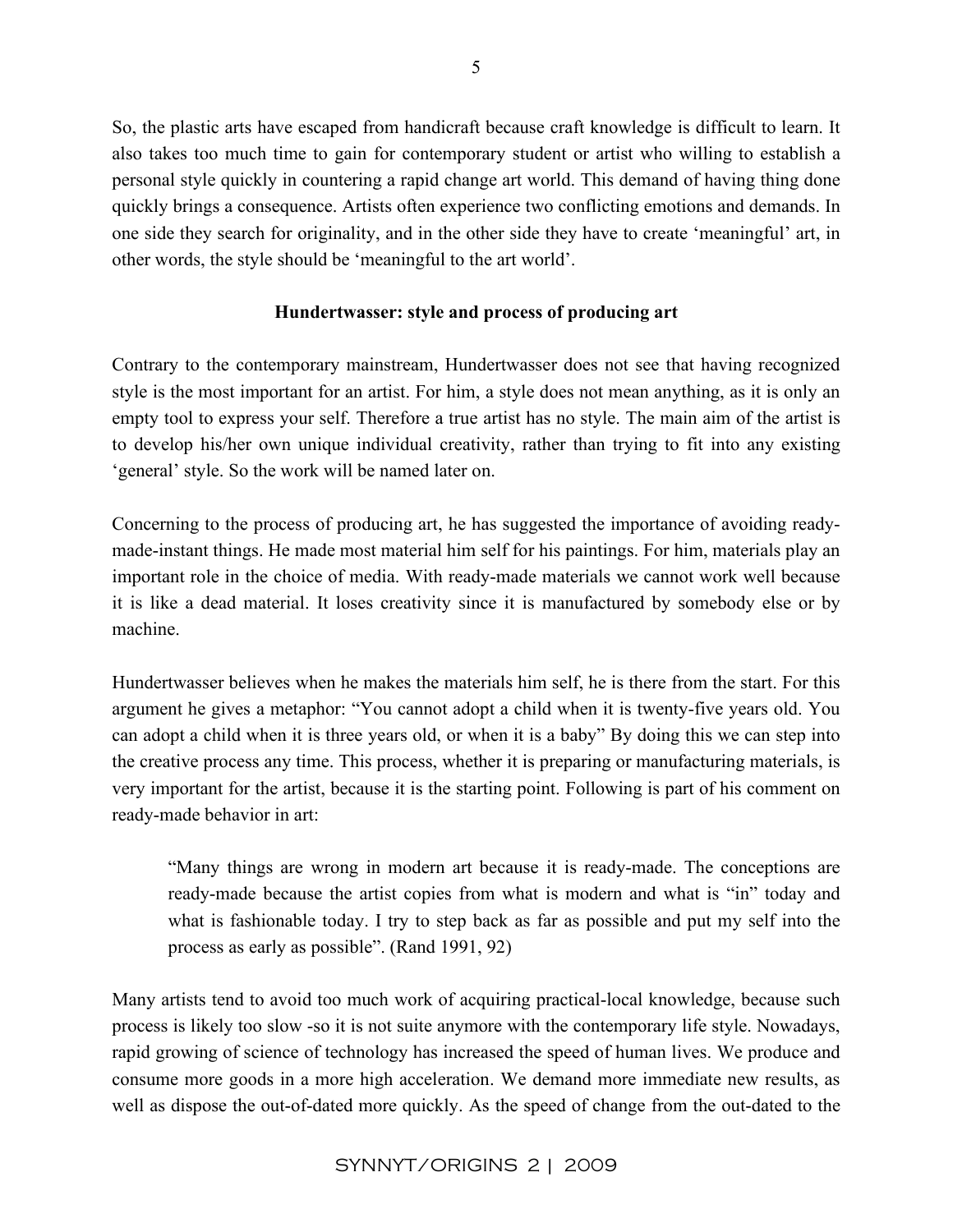new rapidly increases, it is hard for most people to keep up-to-date their life. Consequently, as Bezerra and Brasell-Jones (2005) notes, such a condition has produced high degree of anxiety due to the fact that human ability is very limited to cope with such changes.

According to Hundertwasser, artists should not amplify what is sick in the society, thus follow the speed-rhythm or mainstream in the society. Life is increasingly so hectic, but not for making art. But, what does the work of art gain by being done slowly?

To respond to that question, Hundertwasser -who believes in the Law of Nature- argues that by being done slowly work of art gains time. He sees his painting is totally different because it is vegetative painting. It develops quite slowly and steadily, and unfortunately, that does not suite our social order –people want immediate results, achieved through exploitation. From Hundertwasser's view, the help of time is incredible in art:

"Something grows; then it can't fail. Only the quick things fail because they don't have the mark of evolution, the mark of age. Slow-growing trees are better than fast growing, the wood is better, they look better. Creation takes time and art, which does not involve evolution, is going to disappear quickly". (Rand 1994,120)

As nature never in hectic, so human not suppose to be. Old wisdoms have taught us, mastering some practical knowledge requires time and patience. It cannot be achieved from mere instant process; instead, it grows step-by-step, time-by-time to reach its perfection: just like a bigelegant maple tree that has grown from a very small size of seed.

## **Art: the work or words?**

Commenting the condition of professional art world, both Hundertwasser and Dormer for some points seems to have similarity. Dormer sees the contemporary art world appears to suggest that you can say that "I am an artist" and "This is art" if I say so; then you are an artist. The same case, Hundertwasser mentions "You can very well take a ready-made thing and declare it is a piece of art -you can take a chair or a urinal, as did Marcel Duchamp and others – sign it and have a piece of art" (Rand 1994, 92). Art is then whatever you say is art; explain in words.

Since wordy meanings of object is more important than the object it self, it is then quite obvious if craft knowledge continuously declines in the plastic art and contemporary art world in general.

Besides difficult and too slow to learn, as discussed previously, one of the strong arguments why most contemporary artists downgrade craft knowledge for their work is because the craft blocks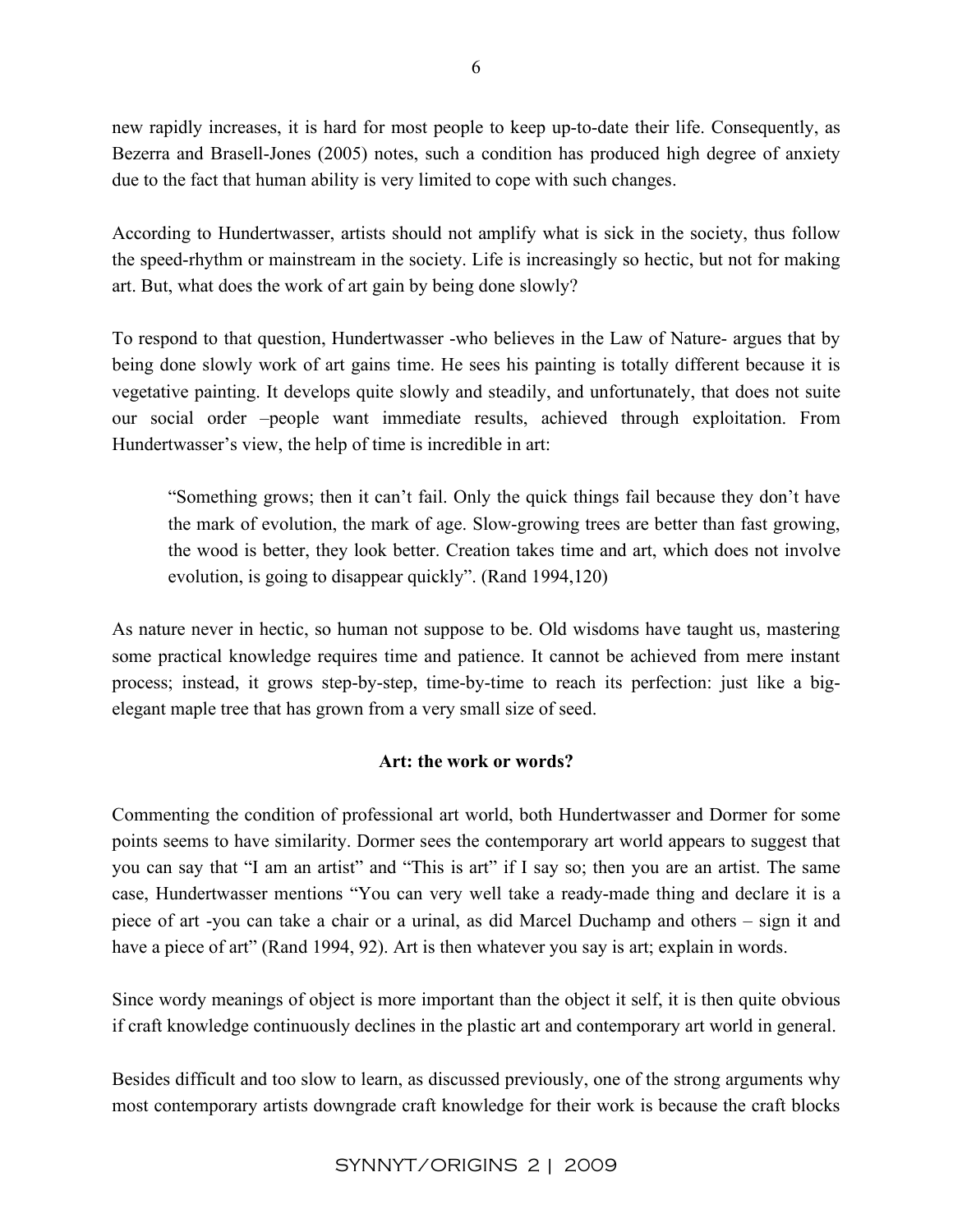creativity, considering that in craft one must follow certain rules in its activity. Producing a work of art is a creative-free activity; therefore to follow rules will only result in limitation of freedom and out put. But, do expert artists follow rules? By using Wittgenstein's and H. L. Dreyfus's thinking, Dormer shows that artists who already become experts do not use rules. Actually, rules are only for beginners, not experts. Asking experts about strict rules is the same as to put them back to the beginner's stage and pose him to state the rules he remembers but no longer uses.

An expert artist works with spontaneity, fluency, freedom and certainty, whom capacity is resulted from the accumulation of experience of tens of thousands of actual cases, which ordinary people or the beginners do not have.

The question is: how with those who less expert, who have lack of craft skill; those who want to create richly art but want to do it without the craft? From Dormer's view, they generally dismiss the craft element as 'sterile and rule-bound' and claim their work as more expressive and freer. Additionally, the wordy conception is produced to back up the meaning of their art work, and to give theoretical ground for their rejection of the craft as well. This is likely part of the twentieth century ways where intellectuals believe that they can bypass the work and go directly to the level of spontaneity without the need of practicing tens of thousands' experiences as Matisse or Picasso did.

In many cases, artists replace drawing and painting with words to compensate their incapability in acquiring craft knowledge. We more often find that words are more important than the work it self, as the slogan of Socrates: 'If you can't explain it, you don't understand it'. But Dreyfus has revised the statement in other way: 'Anyone who thinks he can carefully explain his skill, does not have expert understanding'.

After all, the expressiveness in the art work reflects mainly on the object of art it self, not in its wordy conception. As Dormer argues: "The essence of expression cannot be caught in words – what the representation 'means' is in the craft, not what is said about it" and also "The craft of still life painting is immensely rich: it is a language of its own, independent of the language of words" (Dormer 1994, 35). Therefore, the moral principle of expertise in craft is to show that 'we are what we know', because we do it. The more close we know the matter, the less words needed.

## **Self-experience is the key**

In singularity, inner-experience is the most important, as experience is the only authority in human being. The philosophical base of that statement is: in order to understand something well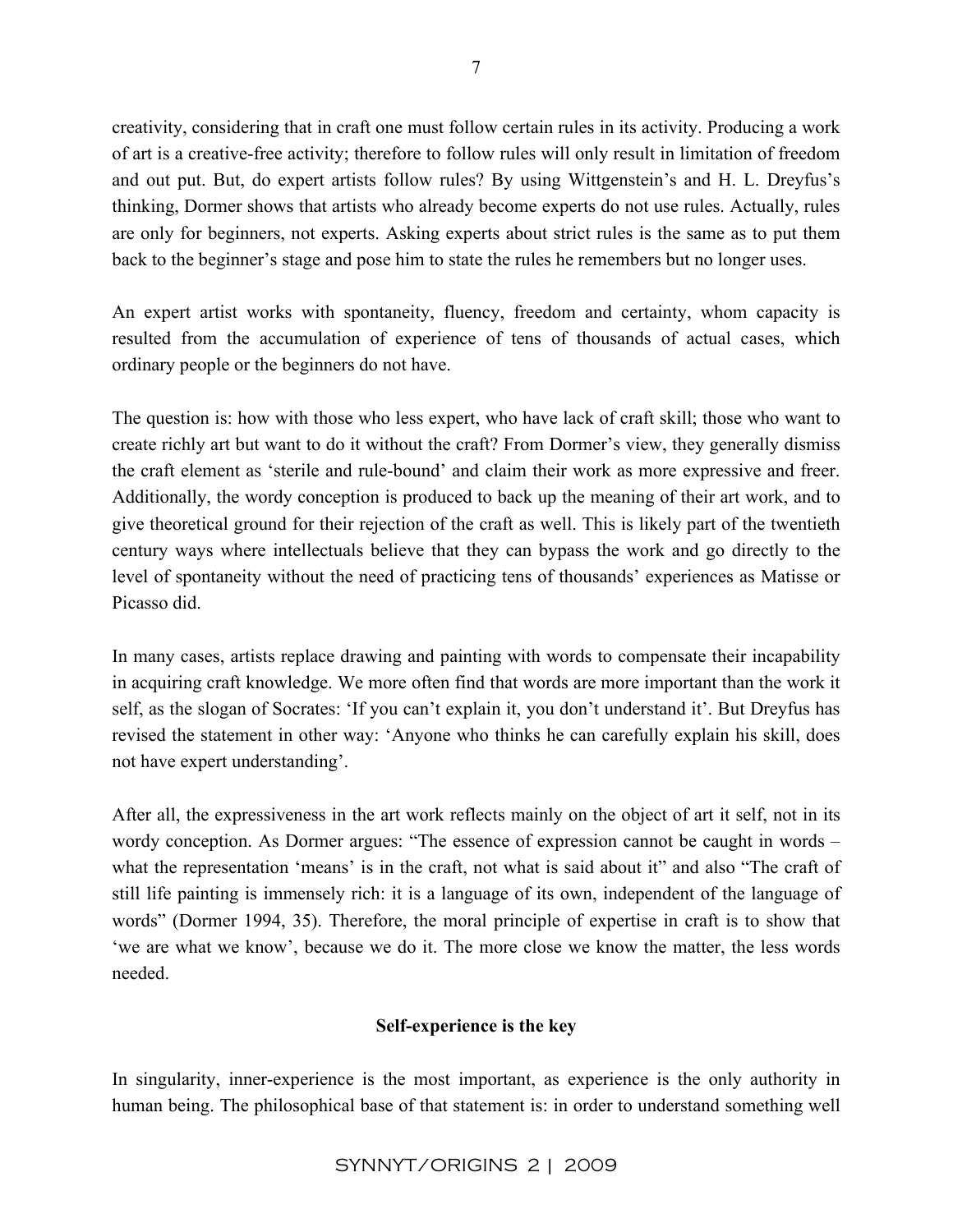one has to try doing it, experience it with involving various senses he has: touch, smell, watch, taste, feel, and hear. By continuing doing and exploring thing, one obtains valuable resource of experience and memories – which capabilities contribute to the self-fulfillment of the artist.

Humans' perceptions are developed by involving them-selves actively with the world through practical and exploratory medium. Accordingly, the achievement of tacit knowledge is an extension of one's self. To know thing tacitly one has to go 'native' in that knowledge, intellectually and physically. The essence of nativity is be just your self –as the only single person. Dormer notes: "To know a craft the individual has to make craft knowledge his or her own so that thinking and doing flow together" (Dormer 1994, 100).

Nowadays computerization may replace the role of human craft skill. The main idea of computerized technology is in a way to provide the effect of other people's skill to an individual without that individual having to acquire them. Automatic videos and cameras, for example, have freed the unskilled user for doing self-experience and having knowledge dealing with light, exposure, speed, or focusing. The smart machine does the entire task accurately: 'you press the button and we do the rest'.

But, man-made skill is different with machine-made skill. Tim Ingold (2000, 5) in his book "The Perception of the Environment –Essays in Livehood, Dwelling and Skill" describes human's skill as the capabilities of action and perception of the whole organic human being –that indissolubly mind and body- situated in richly structured environment. From Ingold's view, skills are not passed on through generations, but are re-grown in each generation, integrated with the way of the developing human organism, via training and experience in the performance of particular tasks. According to Ingold, skill is not just technical, since it is a result from the inseparable of mind and body –thinking and doing. Moreover, experience in human being, as Dormer argues, is complex. It involves physical and emotional sensation, intellectual apprehension, moral, and aesthetic value judgments as well. All of these are individually gained knowledge, which none implies to contemporary 'intelligent' machine.

Most professional photographers blame such technology in the camera because it refuses them to access to their own memories and dulling their perception. In principle, this 'automatization' will reduce the uniqueness of humans' capacities and craft skill into general level. And such a condition is worse especially for the art world. As Hundertwasser notes, using ready-made things will arrest one's creativity, as one cannot step into the creative process anytime. With readymade things, part of the process is missing. This missing experience of creative process is unfortunate for the artist, because it is the starting point.